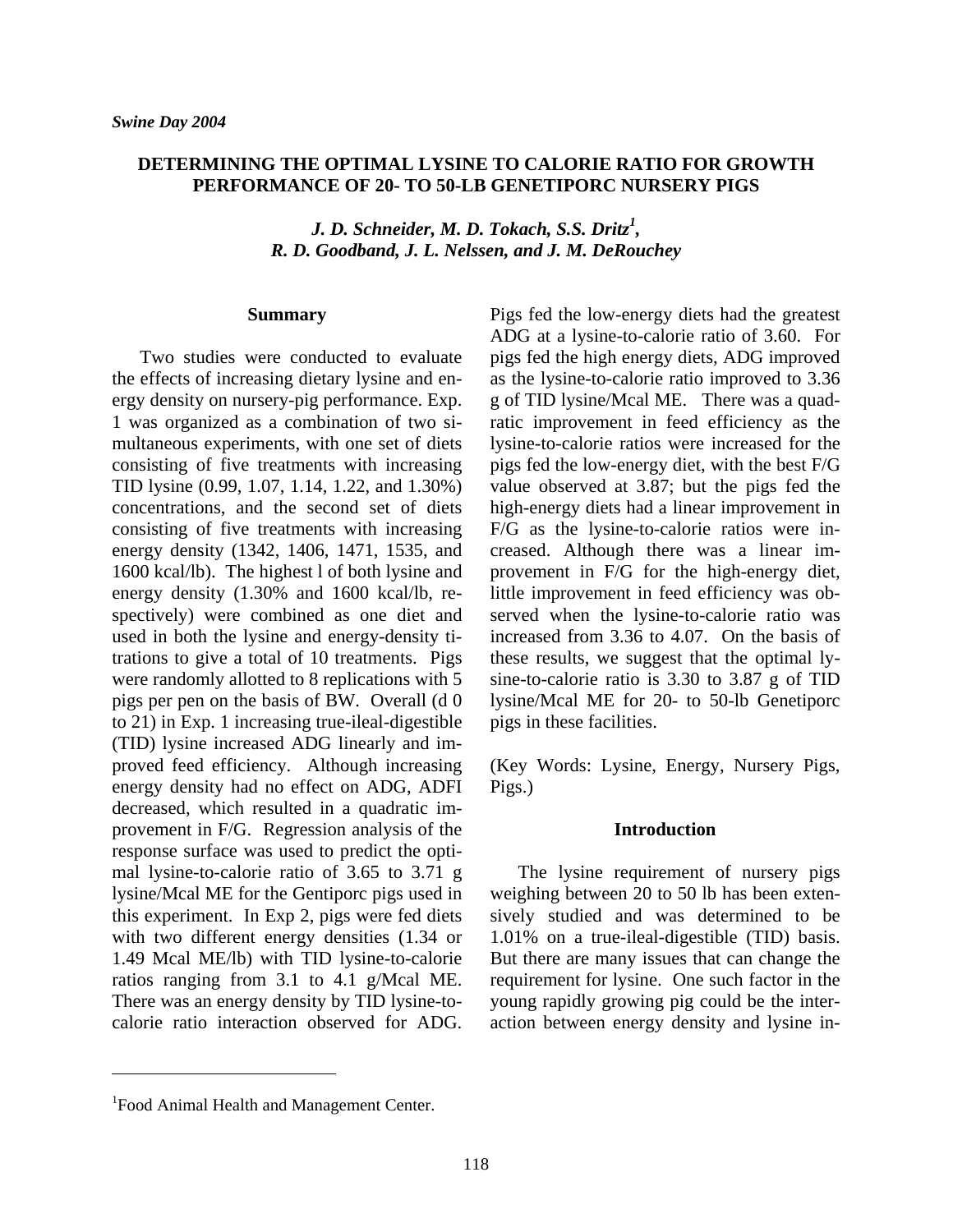take. Protein deposition in the nursery pig has been shown to be limited by feed or energy intake. Thus, the amino acid requirements must be expressed in relation to the energy density of the diet. But the design used in most experiments doesn't allow the determination of the correct requirement of lysine in relation to the energy density of the diet. Most studies titrate lysine concentration with a single energy level and then calculate a lysineto-calorie ratio based on the energy level used in the experimental diets. By determining the requirements for lysine and energy at the same time, we should be able to determine an optimal ratio more precisely.

 Therefore, our objectives in this study was to first determine an optimal lysine-to-calorie ratio for maximal growth and feed efficiency of the 20- to 50-lb pig by titrating a lysine and energy requirement simultaneously, and then validate the lysine-to-calorie ratio by titrating lysine at two energy levels.

## **Procedures**

 **Experiment 1.** Three hundred and sixty Gentiporc pigs were blocked by weight (initially 22.5 lb) and allotted to one of the nine diets. There were five pigs per pen and eight replicate pens per treatment. This trial was organized as a combination of two separate experiments, with one set of diets consisting of five treatments with increasing TID lysine (0.99, 1.07, 1.15, 1.22, and 1.30%), and the second set of diets consisting of five treatments with increasing energy density (1342, 1406, 1471, 1535, and 1600 kcal of ME per lb). The highest rates of both lysine and energy density (1.3% and 1600 kcal, respectively) were combined as one diet and used in both the lysine and energy-density titrations to give a total of 10 treatments. The diets containing 0.99% and 1.30% TID lysine were blended to form the other diets for the lysine titration (Table 1). The diets containing 1342 kcal and 1600 kcal were blended to form the other diets for the energy titration.

 All experimental diets were based on cornsoybean meal and were fed in a meal form throughout the 21-d experiment. Pigs were housed in the Kansas State University Segregated Early Weaning facility. Each pen was 4  $\times$  4 ft and contained one self-feeder and one nipple waterier to provide ad libitum access to feed and water. Initial temperature of the facility was 90ºF for the first 7 d after weaning, and was lowered approximately 3ºF for each subsequent weeks of the experiment. The pigs and feeders were weighed on d 7, 14, and 21 to determine ADG, ADFI, and F/G.

**Experiment 2.** A total of 350 Genetiporc pigs (BW of 20.7 lb) were blocked by weight and allotted to one of 10 dietary treatments. There were five pigs per pen and seven replicate pens per treatment. Pigs were housed in the Kansas State University Segregated Early Weaning Facility. Each pen was  $4 \times 4$  ft and contained one self-feeder and one nipple waterier to provide ad libitum access to feed and water.

 The experimental diets (Table 2) were formulated to contain similar lysine-to-calorie ratios, with differing energy density of the diets. Energy levels (1340 and 1490 kcal of ME per lb) were selected because they were in the linear portion of the response in F/G in Exp 1. Diets for both energy-density levels were formulated by blending different percentages of the highest and lowest lysine-to-calorie ratio diets. In the low-energy-density diets, sand partly replaced corn to avoid confounding the response with changes in energy sources. Dietary mineral and vitamin content was formulated to meet or exceed National Research Council recommendations.

 Analysis of variance was used to analyze the data as a randomized complete-block design using MIXED procedures of SAS. The Least Square Difference (LSD) test was used to determine differences within energy density of the treatments (P<0.05).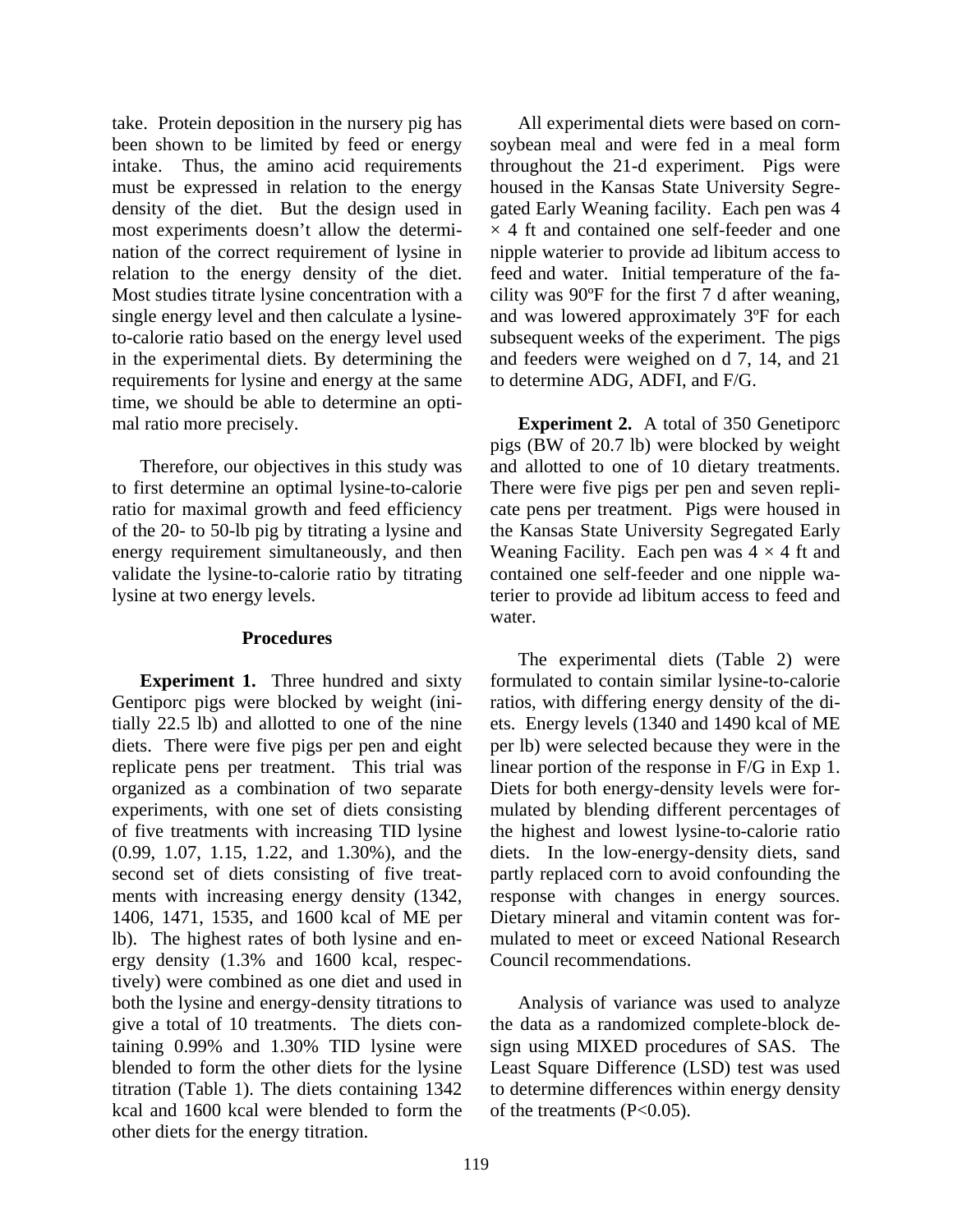### **Results and Discussion**

**Experiment 1.** From d 0 to 21, ADG increased (linear, P<0.01), but there was no difference in ADFI, as TID lysine increased from 0.99 to 1.30%. The greatest ADG was at 1.22% TID lysine. Increasing TID lysine also improved (linear, P<0.01) F/G. Increasing the energy density from 1342 to 1600 ME in the diet had no effect on ADG, but ADFI decreased (linear, P<0.01), thus improving (quadratic, P<0.01) feed efficiency (Table 3 and 4). Average daily gain and F/G were plotted on the Y axis and TID lysine or energy density was plotted on the X axis to develop a prediction equation (Figure 1 and 2). Similar points between TID lysine and energy density for ADG and F/G were used to form a regression analysis and to determine an optimal lysine-to-calorie ratio (Table 5). Regression analysis of the response surface resulted in an estimate lysine-to-calorie ratio for ADG and F/G of 3.71 and 3.65 g TID lysine per Mcal ME, respectively.

**Experiment 2.** Over the entire experiment period (Table 6), there was a energy density  $\times$  lysine-to-calorie ratio interaction (P<0.03) observed for ADG. Pigs fed the diets containing 1340 kcal of ME per lb had a linear and quadratic (P<0.01; P<0.06, respectively) response to the increasing lysine-tocalorie ratio, with the greatest ADG for pigs fed the diet with 3.6 g TID lysine per Mcal ME. Pigs fed the diets containing 1490 kcal of ME per lb had a quadratic  $(P<0.01)$  response to an increasing lysine-to-calorie ratio, with the optimal response at 3.36 g TID lysine per Mcal ME. Increasing energy density decreased ADFI  $(P<0.01)$  and improved

(P<0.01) F/G. Increasing the lysine-to-calorie ratio also decreased (P<0.06) ADFI and improved (P<0.01) feed efficiency. Pigs fed the diets with 1340 kcal of ME per lb had improved (quadratic, P<0.01) F/G as the lysineto-calorie ratio increased, whereas pigs fed the diets containing 1490 kcal of ME per lb tended to have decreased (linear,  $P<0.03$ ) ADFI and improved (linear,  $P<0.01$ ) F/G as the lysine-to-calorie ratio increased. There was an energy density  $\times$  lysine-to-calorie ratio interaction (P<0.03) observed for total lysine intake. Pigs fed both energy-density diets tended to increase (linear, P<0.01) lysine intake as the lysine-to-calorie ratio increased.

 The importance of determining the appropriate lysine-to-calorie ratio for different energy densities is that, as we increase or decrease the energy density or lysine content in the diet by diet manipulation, the lysine-tocalorie ratio also changes. By establishing the optimal ratio, we can balance the diets accordingly. Increasing the energy density of the diet decreased ADFI and improved feed efficiency, but there was no response in ADG. Furthermore, it seems that these pigs require approximately 10 to 11 g/d of TID lysine intake to maximize growth performance. On the basis of these results, we suggest that the optimal lysine-to-calorie ratio is 3.30 to 3.87 g of TID lysine/Mcal ME for 20- to 50-lb Genetiporc pigs in these facilities. It may be possible that in our research environment, feed intake is already high enough to maximize ADG. These findings should be further evaluated in a commercial environment (i.e., 25 pigs per pen, etc.), in which feed intakes are typically less than in university research facilities.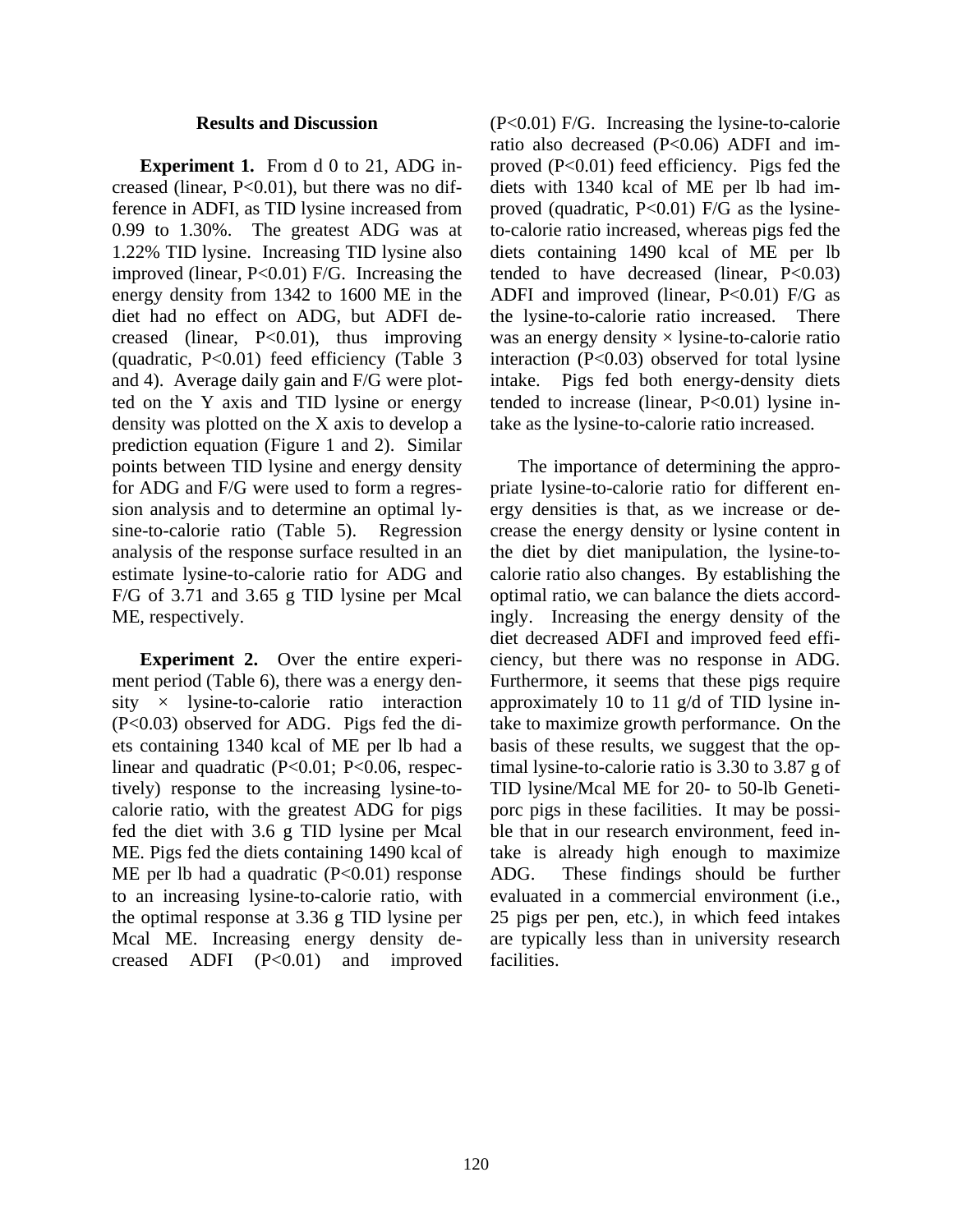|                                                  | TID Lysine (%)/ME (kcal) |           |           |  |  |  |
|--------------------------------------------------|--------------------------|-----------|-----------|--|--|--|
| Item, %                                          | 0.99/1600                | 1.30/1600 | 1.30/1342 |  |  |  |
| Corn                                             | 59.69                    | 58.90     | 53.90     |  |  |  |
| Soybean meal (46.5% CP)                          | 31.91                    | 31.90     | 31.90     |  |  |  |
| Choice white grease                              | 5.00                     | 5.00      | 0.00      |  |  |  |
| Sand                                             | 0.00                     | 0.00      | 10.00     |  |  |  |
| Monocalcium P $(21\% \text{ P}, 18\% \text{ C})$ | 1.25                     | 1.25      | 1.25      |  |  |  |
| Limestone                                        | 0.90                     | 0.90      | 0.90      |  |  |  |
| Salt                                             | 0.35                     | 0.35      | 0.35      |  |  |  |
| Trace mineral premix                             | 0.15                     | 0.15      | 0.15      |  |  |  |
| Vitamin premix                                   | 0.25                     | 0.25      | 0.25      |  |  |  |
| L-threonine                                      | 0.00                     | 0.20      | 0.20      |  |  |  |
| Antibiotic                                       | 0.50                     | 0.50      | 0.50      |  |  |  |
| L-Lysine HCl                                     | 0.00                     | 0.40      | 0.40      |  |  |  |
| DL-methionine                                    | 0.00                     | 0.20      | 0.20      |  |  |  |
| Total                                            | 100.00                   | 100.00    | 100.00    |  |  |  |

**Table 1. Composition of Diets (As-fed Basis), Exp. 1** 

<sup>a</sup>Diets that were formulated to be 0.99/1600 lys/ME and 1.30/1600 lys/ME were blended to achieve true-ileal-digestible (TID) lysine concentrations of 0.99, 1.07, 1.15, 1.22, and 1.30%. <sup>b</sup>Diets that were formulated to be 1.30/1342 lys/ME and 1.30/1600 lys/ME were blended to achieve ME rates of 1342, 1406, 1471, 1535, and 1600 kcal.

|                         |                                                  |        | $1,340$ kcal/lb <sup>a</sup> | $1,490$ kcal/lb <sup>b</sup> |        |
|-------------------------|--------------------------------------------------|--------|------------------------------|------------------------------|--------|
| Item, %                 | Lysine-to-calorie Ratio, g/Mcal                  | 3.08   | 4.13                         | 3.13                         | 4.07   |
| Corn                    |                                                  | 57.39  | 56.57                        | 63.39                        | 62.61  |
| Soybean meal (46.5% CP) |                                                  | 29.10  | 29.10                        | 33.10                        | 33.10  |
| Sand                    |                                                  | 10.00  | 10.00                        | 0.00                         | 0.00   |
|                         | Monocalcium P $(21\% \text{ P}, 18\% \text{ C})$ | 1.35   | 1.35                         | 1.35                         | 1.35   |
| Limestone               |                                                  | 0.90   | 0.90                         | 0.90                         | 0.90   |
| Salt                    |                                                  | 0.35   | 0.35                         | 0.35                         | 0.35   |
| Trace mineral premix    |                                                  | 0.15   | 0.15                         | 0.15                         | 0.15   |
| Vitamin premix          |                                                  | 0.25   | 0.25                         | 0.25                         | 0.25   |
| L-valine                |                                                  | 0.00   | 0.02                         | 0.00                         | 0.00   |
| L-isoleucine            |                                                  | 0.00   | 0.01                         | 0.00                         | 0.00   |
| L-tryptophan            |                                                  | 0.00   | 0.01                         | 0.00                         | 0.00   |
| L-threonine             |                                                  | 0.00   | 0.19                         | 0.00                         | 0.19   |
| Antibiotic              |                                                  | 0.50   | 0.50                         | 0.50                         | 0.50   |
| L-Lysine HCl            |                                                  | 0.00   | 0.40                         | 0.00                         | 0.40   |
| DL-methionine           |                                                  | 0.01   | 0.20                         | 0.01                         | 0.20   |
| Total                   |                                                  | 100.00 | 100.00                       | 100.00                       | 100.00 |

# **Table 2. Composition of Diets (As-fed Basis), Exp. 2**

<sup>a</sup>Diets were formulated to contain 2.89 ME with 3.08, 3.34, 3.60, 3.87, and 4.13 lysine-tocalorie ratios.

<sup>b</sup>Diets were formulated to contain 3.23 ME with 3.13, 3.36, 3.60, 3.83, and 4.07 lysine-tocalorie ratios.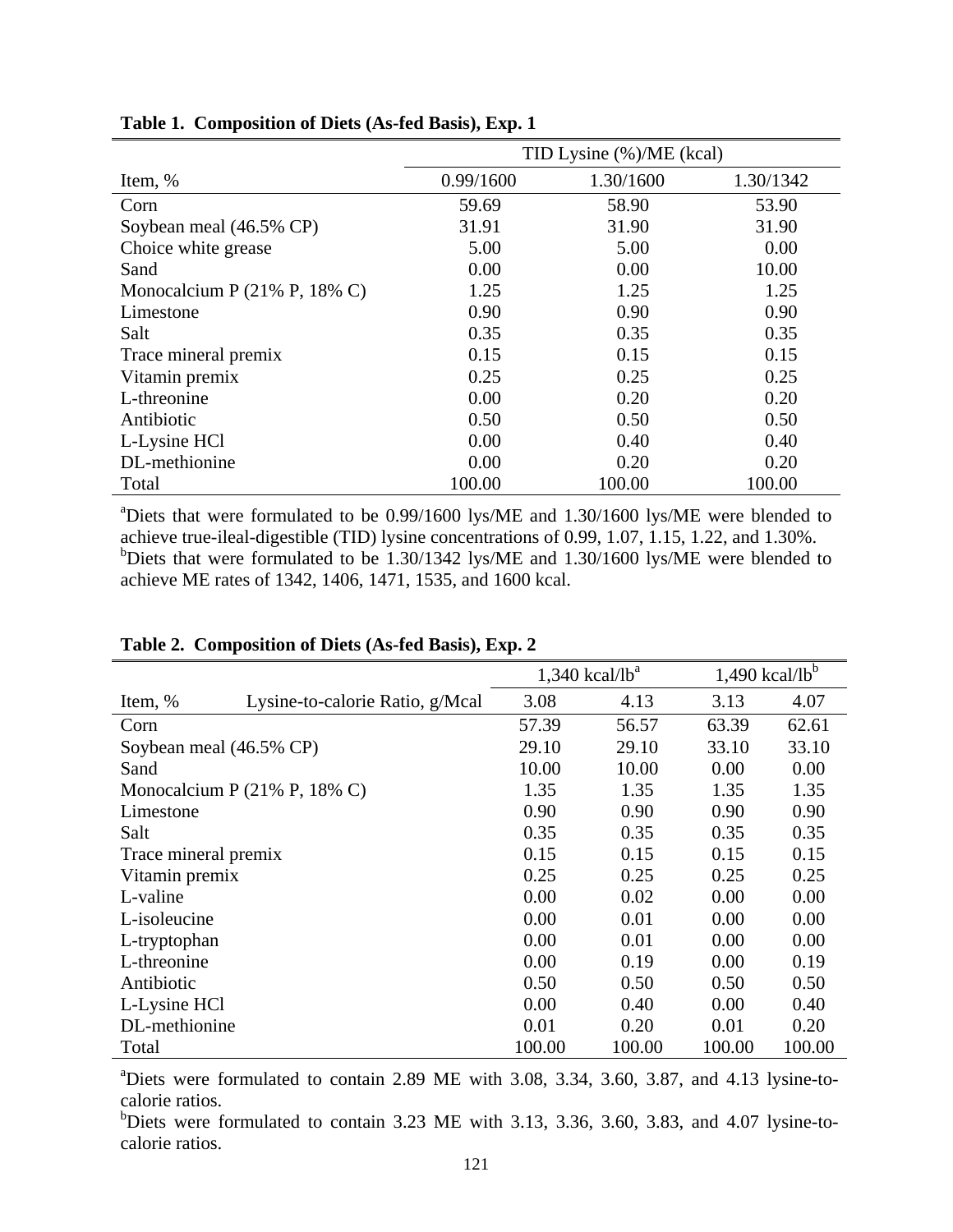|                 | TID Lysine, $\%$ <sup>b</sup> |      |      |      |      |           | P-value $(P <)$ |           |  |
|-----------------|-------------------------------|------|------|------|------|-----------|-----------------|-----------|--|
| Item            | 0.99                          | 1.07 | 1.15 | 1.22 | 1.30 | <b>SE</b> | Linear          | Quadratic |  |
| Day $0$ to $21$ |                               |      |      |      |      |           |                 |           |  |
| ADG, lb         | 1.21                          | 1.23 | 1.27 | 1.30 | 1.29 | 0.04      | 0.01            | 0.58      |  |
| ADFI, lb        | 2.00                          | 1.95 | 1.98 | 2.01 | 1.98 | 0.07      | 0.99            | 0.86      |  |
| F/G             | 1.69                          | 1.61 | 1.58 | 1.55 | 1.53 | 0.03      | 0.01            | 0.27      |  |

Table 3. The Effects of Increasing TID Lysine for Growing Pigs, Exp. 1<sup>a</sup>

<sup>a</sup>Each value is the mean of eight replications with 5 pigs (initially 22.5 lb) per pen.

 $b$ Average energy density for increasing TID lysine % is 1598 kcal and is similar for all diets.

|               | Energy Density, kcal/lb <sup>b</sup> |      |      |      |      |           |        | P-value $(P <)$ |
|---------------|--------------------------------------|------|------|------|------|-----------|--------|-----------------|
| Item          | 1342                                 | 1406 | 1471 | 1535 | 1600 | <b>SE</b> | Linear | Quadratic       |
| Day 0 to $21$ |                                      |      |      |      |      |           |        |                 |
| ADG, lb       | 1.26                                 | 1.34 | 1.32 | 1.29 | 1.29 | 0.04      | 0.90   | 0.14            |
| ADFI, lb      | 2.33                                 | 2.25 | 2.13 | 2.03 | 1.98 | 0.07      | 0.01   | 0.62            |
| F/G           | . 84                                 | .67  | 1.61 | 1.58 | 1.53 | 0.03      | 0.01   | 0.01            |

Table 4. The Effects of Increasing Energy Density for the Growing Pig, Exp. 1<sup>a</sup>

<sup>a</sup>Each value is the mean of eight replications with 5 pigs (initially 22.5 lb) per pen.

<sup>b</sup>Average TID lysine concentration for increasing energy level is 1.30% and is similar for all diets.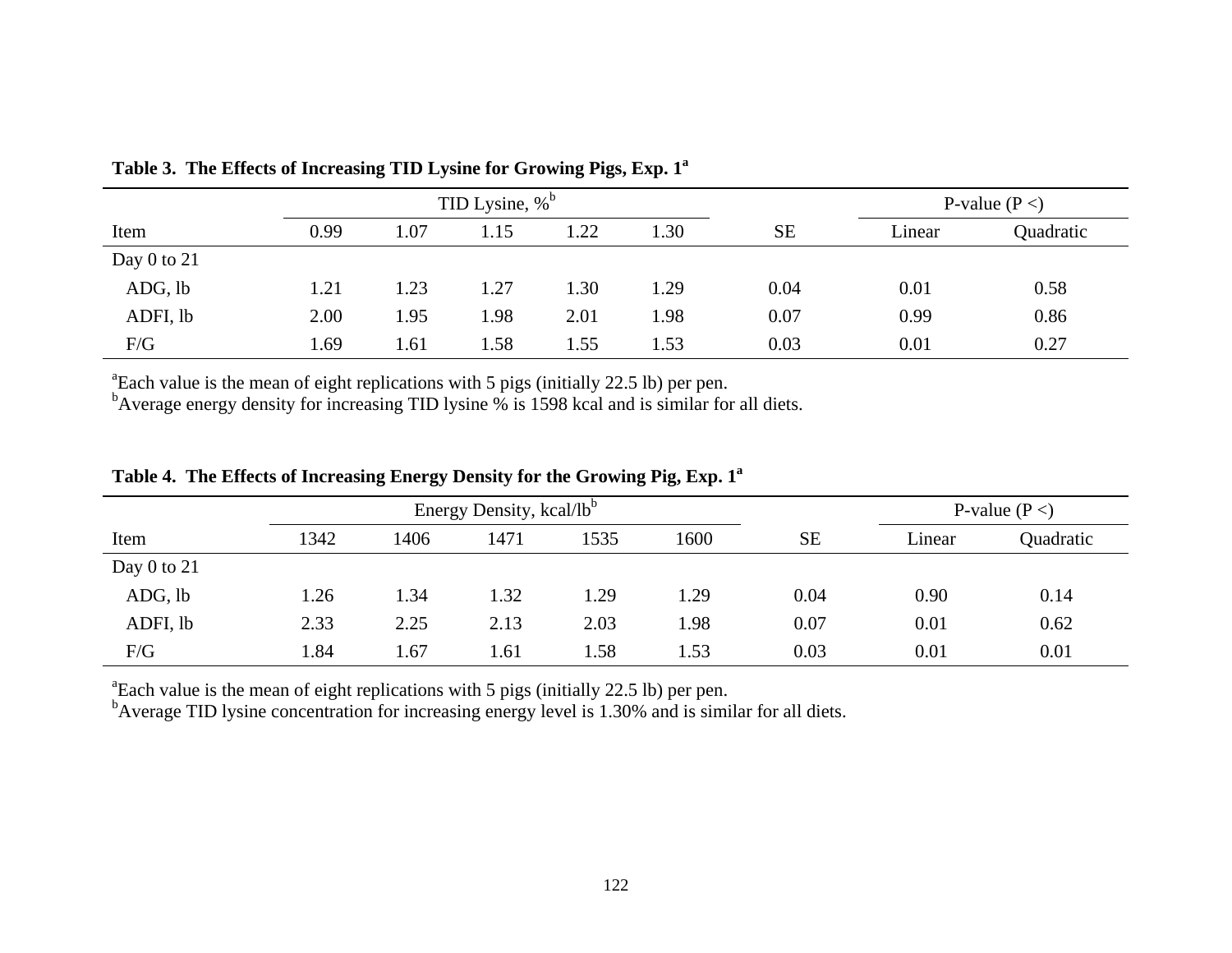| o          |               |                      |                       |
|------------|---------------|----------------------|-----------------------|
| Response   | TID Lysine, % | Energy Density, kcal | TID Lysine:ME, g/Mcal |
| F/G        |               |                      |                       |
| 1.53       | 1.30          | 1,612                | 3.65                  |
| 1.55       | 1.22          | 1,577                | 3.49                  |
| 1.60       | 1.06          | 1,502                | 3.21                  |
| 1.67       | 0.99          | 1,421                | 3.15                  |
| <b>ADG</b> |               |                      |                       |
| 1.29       | 1.27          | 1,548                | 3.71                  |
| 1.28       | 1.23          | 1,500                | 3.71                  |
| 1.27       | 1.19          | 1,422                | 3.80                  |
| 1.265      | 1.17          | 1,371                | 3.88                  |

**Table 5. Regression Analysis of the Response Surface<sup>a</sup>**

1.265 1.17 1,371 3.88<br>
<sup>a</sup>Values for F/G and ADG were similar for pigs fed diets with increasing TID Lysine and Energy Density.

|                              | Table 6. Effects of Increasing Energy Density and Lysine-to-calorie Ratio on Pig Perform- |  |  |  |  |
|------------------------------|-------------------------------------------------------------------------------------------|--|--|--|--|
| ance (d 0 to 21), Exp. $2^a$ |                                                                                           |  |  |  |  |

|                               | Lysine/ME | ADG,           | ADFI,          |                | <b>Total Lysine</b> |
|-------------------------------|-----------|----------------|----------------|----------------|---------------------|
| ME, Mcal                      | Ratio     | 1 <sub>b</sub> | 1 <sub>b</sub> | F/G            | Intake, g/d         |
| 2.89                          | 3.08      | 1.19           | 2.21           | 1.87           | 9.08                |
|                               | 3.34      | 1.23           | 2.19           | 1.77           | 9.80                |
|                               | 3.60      | 1.32           | 2.28           | 1.72           | 11.02               |
|                               | 3.87      | 1.26           | 2.13           | 1.68           | 11.03               |
|                               | 4.13      | 1.30           | 2.27           | 1.73           | 12.53               |
|                               |           |                |                |                |                     |
| 3.23                          | 3.13      | 1.21           | 2.03           | 1.68           | 9.49                |
|                               | 3.36      | 1.31           | 2.07           | 1.56           | 10.37               |
|                               | 3.60      | 1.30           | 2.07           | 1.58           | 11.14               |
|                               | 3.83      | 1.24           | 1.96           | 1.56           | 11.25               |
|                               | 4.07      | 1.26           | 1.94           | 1.54           | 11.78               |
| <b>SE</b>                     |           | 0.04           | 0.10           | 0.05           | 0.49                |
|                               |           |                |                | P-value $(P<)$ |                     |
| Main Effects                  |           |                |                |                |                     |
| Energy                        |           | 0.78           | 0.01           | 0.01           | 0.41                |
| Lysine/ME                     |           | 0.01           | 0.06           | 0.01           | 0.01                |
| Energy $\times$ lysine/ME     |           | 0.03           | 0.17           | 0.32           | 0.03                |
| 2.89 ME Mcal, Lysine/ME ratio |           |                |                |                |                     |
| Linear                        |           | 0.01           | 0.71           | 0.01           | 0.01                |
| Quadratic                     |           | 0.06           | 0.72           | 0.01           | 0.65                |
| 3.23 ME Mcal, Lysine/ME ratio |           |                |                |                |                     |
| Linear                        |           | 0.58           | 0.03           | 0.01           | 0.01                |
| Quadratic                     |           | 0.01           | 0.15           | 0.11           | 0.10                |

<sup>a</sup>Each value is the mean of seven replications with 5 pigs (initially 20.7 lb) per pen.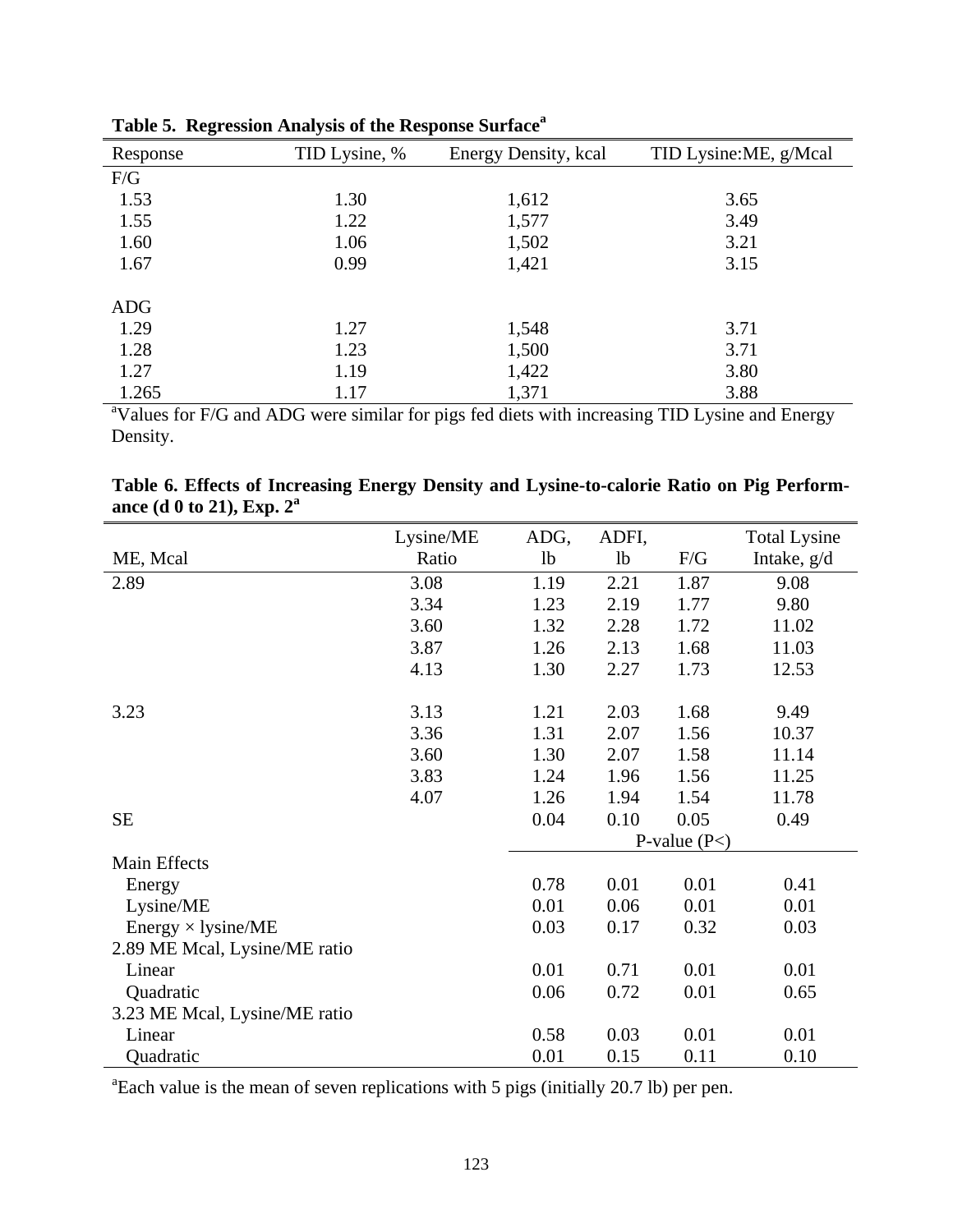

**Figure 1. Regression Analysis for Lysine and Energy Density for Feed Efficiency.**